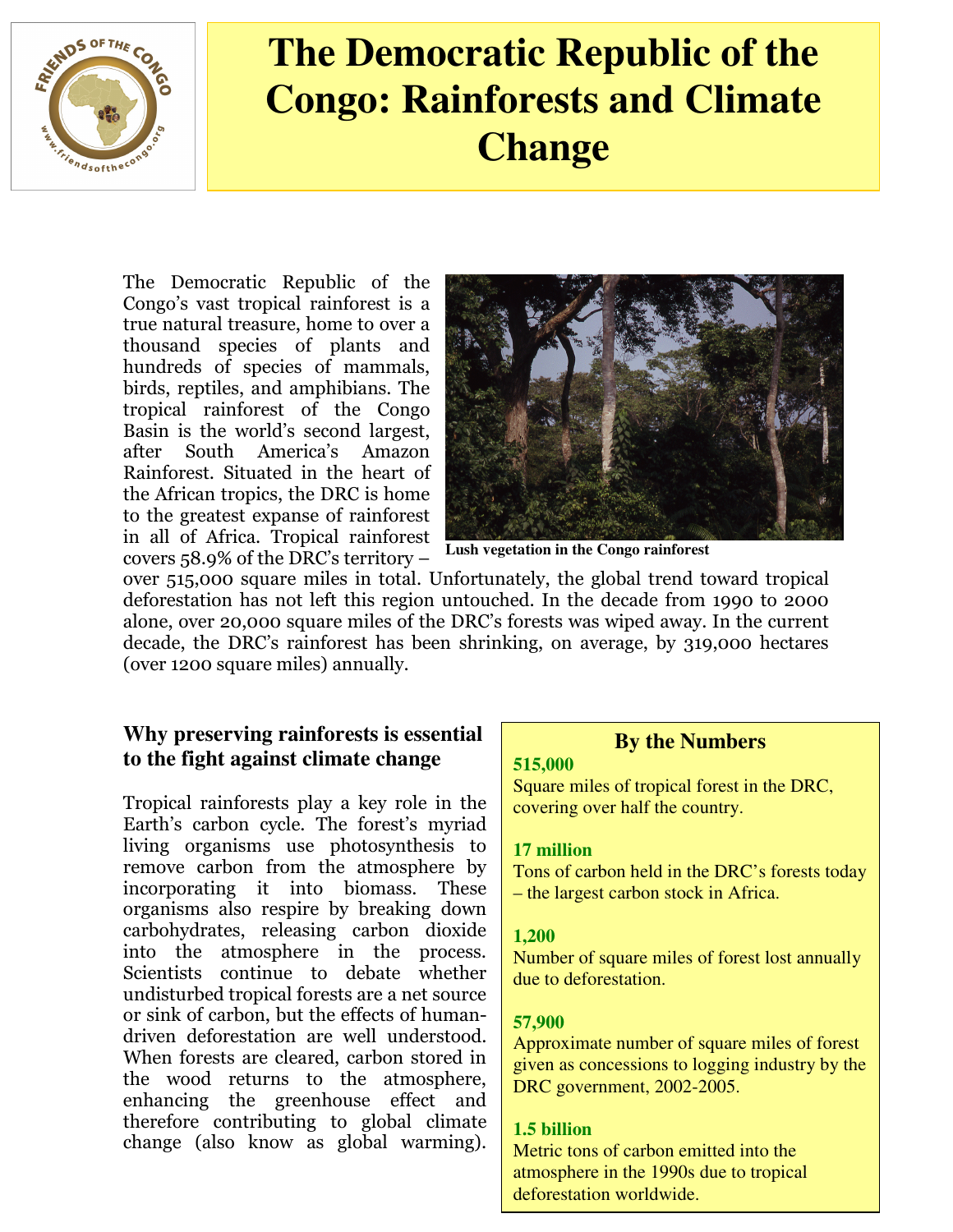Once the forest is cleared for crop or grazing land, the soils can become a large source of carbon emissions, depending on how the cleared land is managed. Scientists estimate that tropical deforestation in the decade of the 1990s contributed a staggering 1.5 gigatons (1.5 billion metric tons) of carbon to the Earth's atmosphere. This number accounts for over a fifth of all human greenhouse gas emissions for the decade. Yet if humans slow the rate of deforestation in the current century, great savings in greenhouse gas emissions will be realized. According to the journal Science, it is estimated that reducing the deforestation rates observed in the previous decade 50% by 2050 would avoid the release of up to 50 gigatons of carbon into the atmosphere – a number equivalent to 6 years' worth of emissions from burning fossil fuels at current rates.

#### **Why the DRC's forests are crucial**

The DRC's forests hold the largest carbon stocks of any African country. Due to the

**About Friends of the Congo**  The Friends of the Congo (FOTC) is nonprofit advocacy organization based in Washington, DC. Established at the behest of Congolese human rights and grassroots institutions, we work to bring about peaceful and lasting change in the Democratic Republic of Congo, formerly Zaire.

**To learn more or contribute:**  Visit us at www.friendsofthecongo.org email: info@friendsofthecongo.org Phone: 202-584-6512 Fax: 775-371-1064

recent stabilization of the country's political situation following a decade of war and civil unrest, more rapid economic development threatens the country's remaining intact tropical forests. The majority of deforestation in the DRC continues to be driven by small scale slash-and-burn agriculture. However, extractive industries -- mining and commercial logging – are also significant drivers of deforestation. Recent developments underscore the potential for an increased rate of deforestation. In 2007, a Chinese company signed a contract to develop over 3 million hectares in the DRC as palm oil plantations. And from 2002

through 2005, the DRC government issued a staggering 15 million hectares (over 57,000 square miles) of forestland as concessions to logging companies. Reversing the trend towards deforestation in the Congo is essential to combating climate change.

#### "

Given the amount of carbon held in the forests of DRC, total long-term emissions to the atmosphere must be constrained to avoid harmful climate impacts."

-- excerpt, Woods Hole Research Center report to UN Framework Convention on Climate Change (UNFCCC) Conference of Parties, Bali, Indonesia, December 2007.